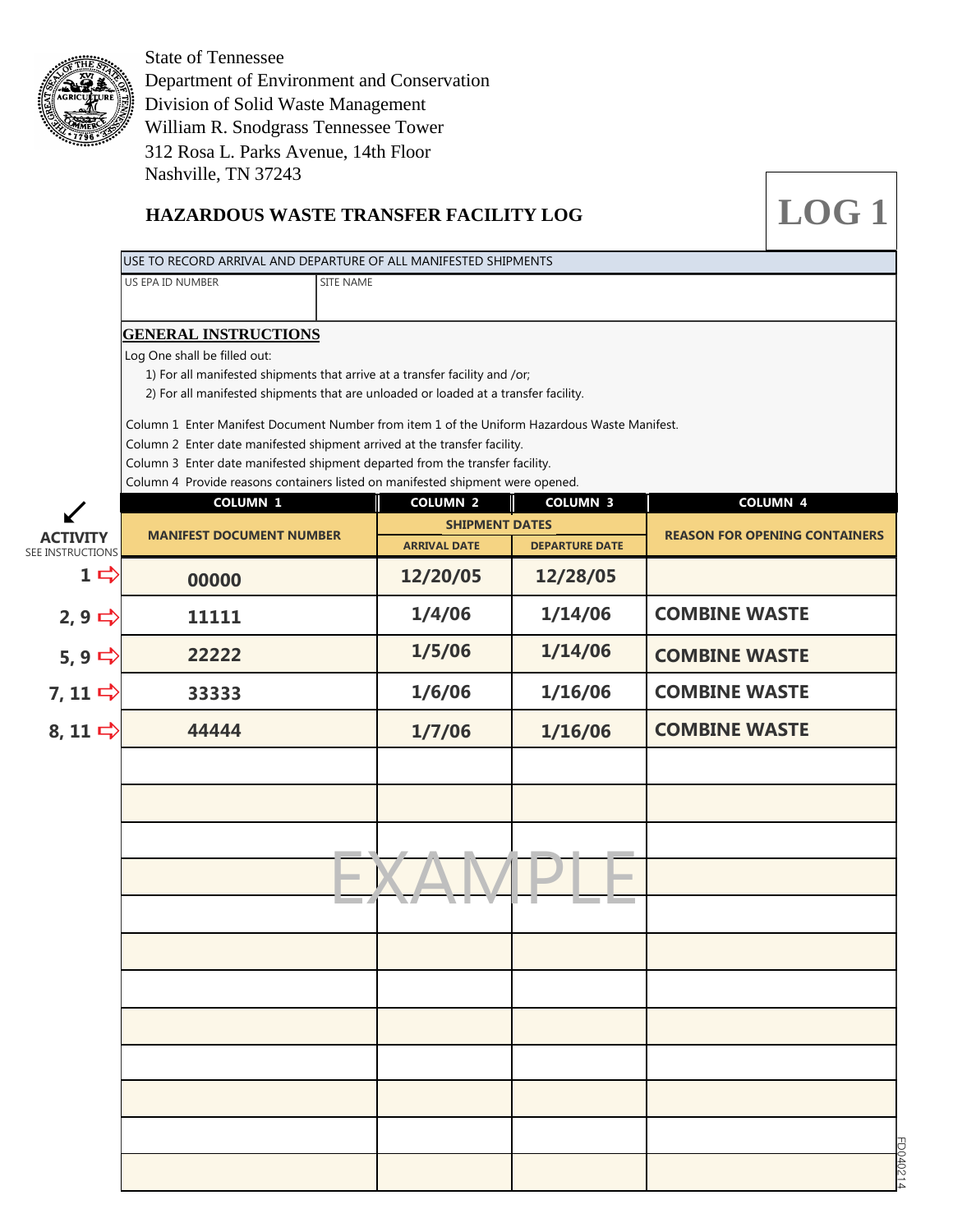

Department of Environment and Conservation Division of Solid Waste Management State of Tennessee William R. Snodgrass Tennessee Tower Nashville, TN 37243 312 Rosa L. Parks Avenue, 14th Floor

### **HAZARDOUS WASTE TRANSFER FACILITY LOG TWO**

|                                         | US EPA ID NUMBER                                                                                                                                                   | SITE NAME                                                    |                 |                                             |                                                                                                                               |  |
|-----------------------------------------|--------------------------------------------------------------------------------------------------------------------------------------------------------------------|--------------------------------------------------------------|-----------------|---------------------------------------------|-------------------------------------------------------------------------------------------------------------------------------|--|
|                                         | FOR COLUMN 1 LIST ALL MANIFEST DOCUMENT NUMBERS WITH ITEM NUMBERS AND LETTERS FOR ALL SEPARATELY CONTAINERIZED WASTES THAT<br>ARE COMBINED INTO A SINGLE CONTAINER |                                                              |                 |                                             |                                                                                                                               |  |
|                                         | MANIFESTS?                                                                                                                                                         |                                                              |                 |                                             | FOR COLUMN 2 DO ALL COMBINED WASTES HAVE THE SAME US DOT PROPER SHIPPING NAME, HAZARD CODE, AND ID NUMBER LISTED ON THE       |  |
|                                         |                                                                                                                                                                    | NEW MANIFEST AND ITEM NUMBER AND LETTER                      |                 |                                             | FOR COLUMN 3 IF THE ANSWER IN COLUMN 2 IS NO OR WASTES LISTED ON SEPARATE MANIFESTS ARE COMBINED, THEN LIST THE NUMBER OF THE |  |
| <b>ACTIVITY</b>                         |                                                                                                                                                                    | <b>COLUMN 1</b><br><b>MANIFEST DOCUMENT NUMBERS, LETTERS</b> | <b>SHIPPING</b> | COLUMN 2<br><b>SAME</b><br><b>CRITERIA?</b> | <b>COLUMN 3</b><br>NEW MANIFEST, ITEM NUMBER, LETTER                                                                          |  |
| SEE INSTRUCTIONS<br>$3 \nightharpoonup$ | 11111,11a                                                                                                                                                          |                                                              | <b>NO</b>       | <b>YES</b><br>$\checkmark$                  | IF THE ANSWER IN COLUMN 2 IS NO                                                                                               |  |
| $4 \Rightarrow$                         | 11111,11b 11111,11c                                                                                                                                                |                                                              |                 |                                             | 55555,11a                                                                                                                     |  |
| $6 \Rightarrow$                         | 11111,28c 22222,11a                                                                                                                                                |                                                              |                 | $\checkmark$                                | 55555,11b                                                                                                                     |  |
| 10 $\Rightarrow$                        | 33333,11a 44444,11a                                                                                                                                                |                                                              | $\checkmark$    |                                             | 77777,11a                                                                                                                     |  |
|                                         |                                                                                                                                                                    |                                                              |                 |                                             |                                                                                                                               |  |
|                                         |                                                                                                                                                                    |                                                              |                 |                                             |                                                                                                                               |  |
|                                         |                                                                                                                                                                    |                                                              |                 |                                             |                                                                                                                               |  |
|                                         |                                                                                                                                                                    |                                                              |                 |                                             |                                                                                                                               |  |
|                                         |                                                                                                                                                                    |                                                              |                 |                                             |                                                                                                                               |  |
|                                         |                                                                                                                                                                    |                                                              |                 |                                             |                                                                                                                               |  |
|                                         |                                                                                                                                                                    |                                                              |                 |                                             |                                                                                                                               |  |
|                                         |                                                                                                                                                                    |                                                              |                 |                                             |                                                                                                                               |  |
|                                         |                                                                                                                                                                    |                                                              |                 |                                             |                                                                                                                               |  |
|                                         |                                                                                                                                                                    |                                                              |                 |                                             |                                                                                                                               |  |
|                                         |                                                                                                                                                                    |                                                              |                 |                                             |                                                                                                                               |  |
|                                         |                                                                                                                                                                    |                                                              |                 |                                             |                                                                                                                               |  |
|                                         |                                                                                                                                                                    |                                                              |                 |                                             |                                                                                                                               |  |
|                                         |                                                                                                                                                                    |                                                              |                 |                                             |                                                                                                                               |  |

**LOG 2**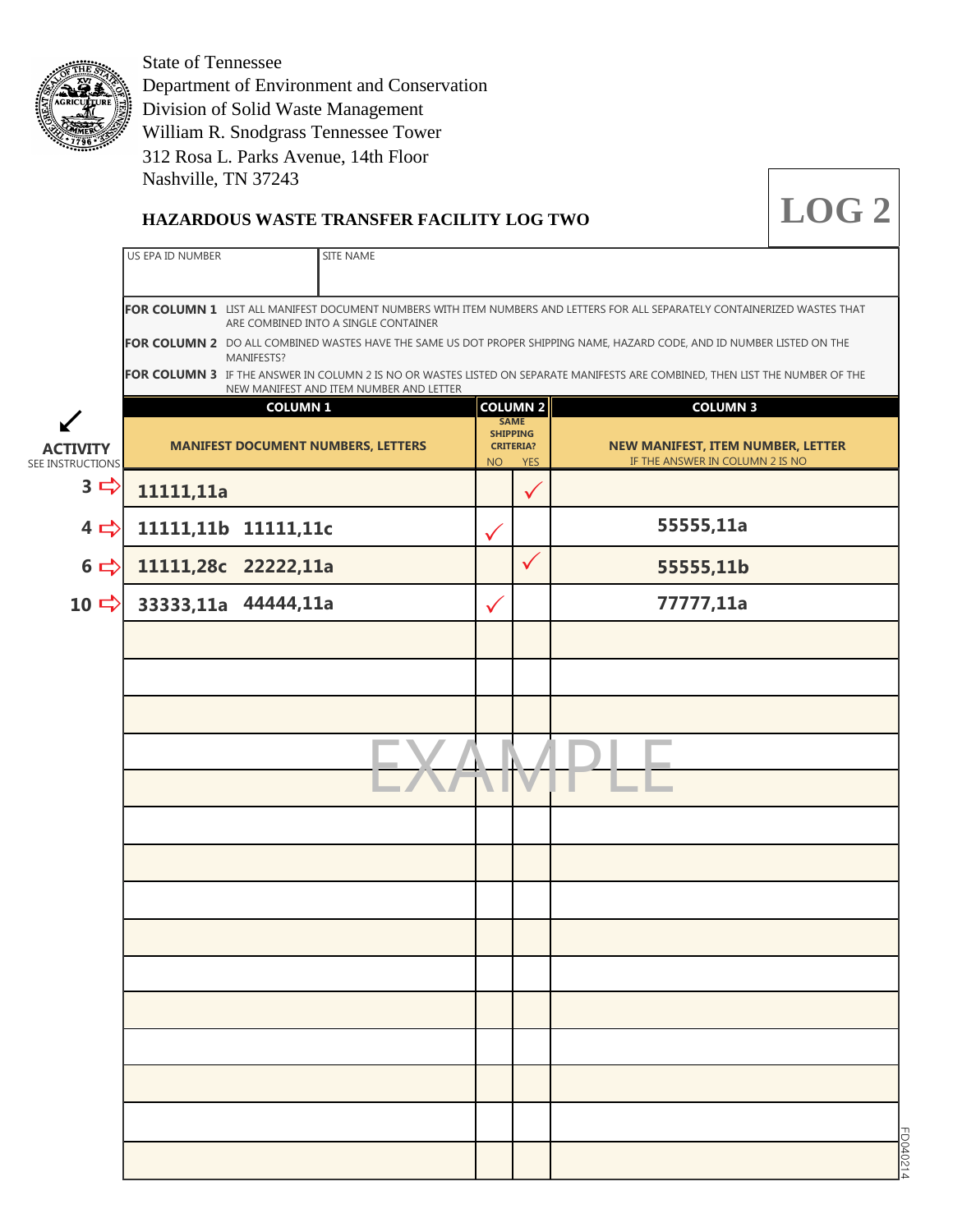# **HAZARDOUS WASTE TRANSFER FACILITY LOG INSTRUCTIONS**

Hazardous Waste Transfer Facility LOGS must be maintained per RULE 0400-12-01-.04(1)(c)2.

| <b>DEFINITIONS</b>                                                                                                 | Page 1 of 2 |
|--------------------------------------------------------------------------------------------------------------------|-------------|
| <b>"ARRIVED"</b> means to enter the property boundaries of the transfer facility.                                  |             |
| "COMBINE" ---------- means to place wastes received in separate containers into a common container (or containers) |             |
| "DEPARTED" means to exit the property boundaries of the transfer facility.                                         |             |

### **LOG ONE**

Log One shall be filled out for all manifested shipments that arrive at the transfer facility and/or unloaded/loaded at a transfer facility.

| <b>COLUMN 1</b> List the Manifest Document Number from item 1 of the Uniform Hazardous Waste Manifest             |
|-------------------------------------------------------------------------------------------------------------------|
| <b>COLUMN 2</b> ••••••••••••••• List the date the manifested shipment arrived at the transfer facility.           |
| <b>COLUMN 3</b> List the date the manifested shipment departed from the transfer facility.                        |
| <b>COLUMN 4</b> • • • • • • List any and all reason(s) a container(s) listed on a manifested shipment was opened. |

## **LOG TWO**

|                  | Log Two must be completed in addition to Log One when the transfer facility combines separate wastes into a common container or containers.                                                                                                                                                                                                                                                                                                                                                                                                                                                                                                                                                                                                                                                                                                                                                                                                                                                                                                                                                                                                                                                                                                                                                                                                                         |
|------------------|---------------------------------------------------------------------------------------------------------------------------------------------------------------------------------------------------------------------------------------------------------------------------------------------------------------------------------------------------------------------------------------------------------------------------------------------------------------------------------------------------------------------------------------------------------------------------------------------------------------------------------------------------------------------------------------------------------------------------------------------------------------------------------------------------------------------------------------------------------------------------------------------------------------------------------------------------------------------------------------------------------------------------------------------------------------------------------------------------------------------------------------------------------------------------------------------------------------------------------------------------------------------------------------------------------------------------------------------------------------------|
|                  | <b>COLUMN 1</b> ••••••••••••••• List all manifest document number(s) with item number(s) and letter(s) inside parentheses for all wastes that are<br>combined into a single container in a single row entry in column 1.                                                                                                                                                                                                                                                                                                                                                                                                                                                                                                                                                                                                                                                                                                                                                                                                                                                                                                                                                                                                                                                                                                                                            |
| <b>COLUMN 2 </b> | Answer the question: "Do all combined wastes have the same DOT Proper Shipping Name, Hazard Code, and ID<br>Number listed on the Manifest?" Check the appropriate box by row in regard to the wastes identified in column 1<br>that are combined into a single container.                                                                                                                                                                                                                                                                                                                                                                                                                                                                                                                                                                                                                                                                                                                                                                                                                                                                                                                                                                                                                                                                                           |
|                  | <b>COLUMN 3</b> As appropriate, list the new manifest document number and item number and letter from the new manifest prepared<br>by the transfer facility for the waste combined in a single container identified by row in column 1. If waste only listed<br>on the same manifest are combined with the same US DOT shipping description, then the transfer facility does not<br>have to prepare a new manifest if corrections can be made in item 11 (or 28) with comments in box J (or S if<br>applicable) (Additional Descriptions for Materials Listed Above) of the original manifest. If wastes are combined with<br>different US DOT shipping description or are listed on different manifests, then the transfer facility must prepare a<br>new manifest. The original manifests must accompany all new manifests. The transfer facility must use the<br>transporter(s) listed on the original manifest unless permission is received from the generator to use a different<br>transporter(s). The wastes must be delivered to the designated facility listed by the generator on the original manifest<br>unless permission to deliver the waste to a different designated facility is received from the generator. Approval from<br>generator to change the transporter(s) and/or the designated facility must be documented by the transfer facility. |

| <b>Record Format:</b>        |                                                                                                                                            |          |
|------------------------------|--------------------------------------------------------------------------------------------------------------------------------------------|----------|
| Hard Copy or Electronic File | Note: an electronic file must be made available as a printable copy for inspectors during an inspection visit                              |          |
| <b>Record Retention:</b>     |                                                                                                                                            |          |
| <b>Transfer Facility</b>     | Logs 1 and 2 must be maintained on site for five years<br>Manifests that are referenced on Log 2 must be maintained on site for five years |          |
| Transporter                  | Copies of Manifests - three years (from the date signed for receipt of materials)<br>(Copies may be maintained at a central location)      | FD040214 |